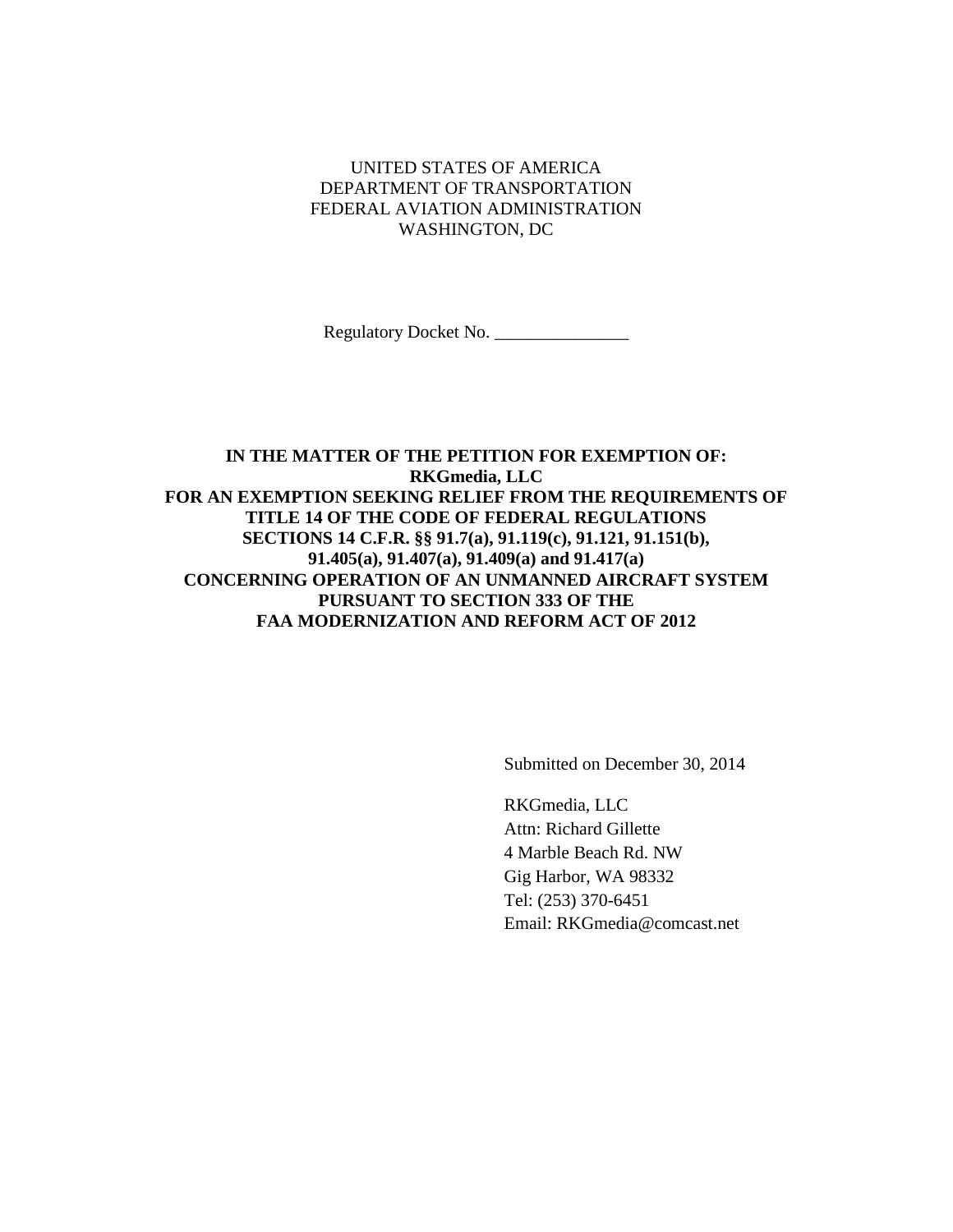# TABLE OF CONTENTS

|                                                                                                                                                                            | Page |
|----------------------------------------------------------------------------------------------------------------------------------------------------------------------------|------|
|                                                                                                                                                                            |      |
| INTRODUCTION AND INTERESTS OF PETITIONER 22                                                                                                                                |      |
| NAME AND ADDRESS OF PETITIONER MALLET AND RESIDENCE AND ADDRESS OF PETITIONER                                                                                              |      |
| THE SPECIFIC SECTIONS OF 14 C.F.R. FROM WHICH RKGMEDIA, LLC                                                                                                                |      |
| THE EXTENT OF RELIEF RKGMEDIA, LLC SEEKS AND THE REASON<br>RKGMEDIA, LLC SEEKS THE RELIEF MALL AND CONTROLLER AND THE RELIEF MALL ASSESSMENT RELIEF MALL ASSESSMENT RELIEF |      |
| THE REASONS WHY GRANTING RKGMEDIA, LLC 'S REQUEST WOULD<br>BE IN THE PUBLIC INTEREST [[11] THE PUBLIC INTEREST [[11] THE PUBLIC INTEREST [[11] THE PUBLIC INTEREST [       |      |
| THE REASONS WHY GRANTING THE EXEMPTION WOULD NOT<br>ADVERSELY AFFECT SAFETY EXECUTES AND ALL ASSESSMENT RADIES AND RESERVE AFFECT SAFETY EXECUTIONS AND RESERVE AT         |      |
| SUMMARY THAT CAN BE PUBLISHED IN THE FEDERAL REGISTER [10] [10]                                                                                                            |      |
| ANY ADDITIONAL INFORMATION, VIEWS, OR ARGUMENTS AVAILABLE                                                                                                                  |      |
| $CONCLUSION 11$                                                                                                                                                            |      |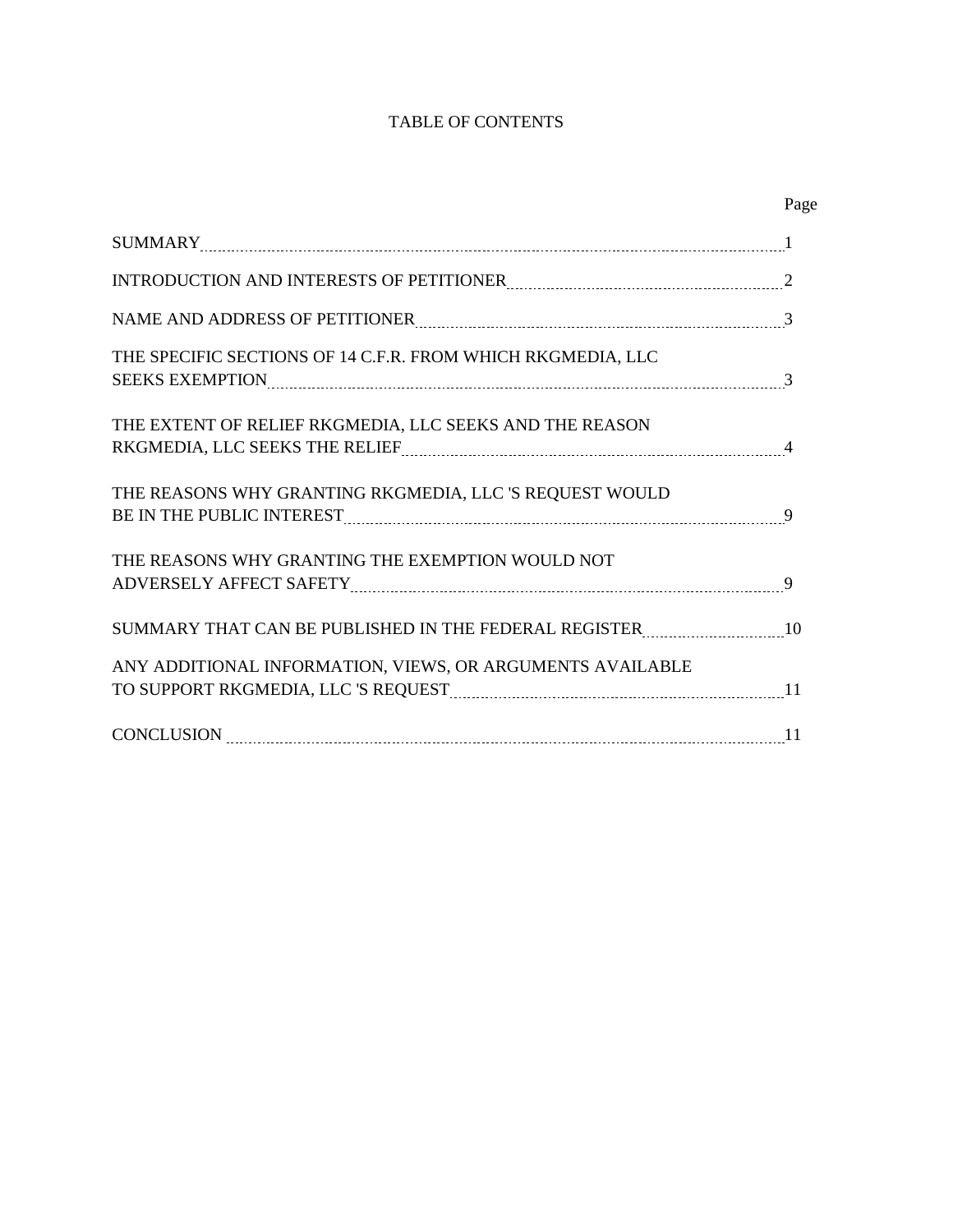#### SUMMARY

RKGmedia LLC (RKGmedia), a video production company, seeks exemption from the requirements of 14 C.F.R. §§ 91.7(a), 91.119(c), 91.121, 91.151(b), 91.405(a), 91.407(a), 91.409(a) and 91.417(a). This exemption would permit RKGmedia, a privately held video production company, to operate its proprietary sUAS to safely collect various forms of aerial images for commercial use.

### 14 C.F.R. 91.7(a) *Civil aircraft airworthiness*

An equivalent level of safety will be provided given the size of the aircraft and the requirements contained in the Aircraft Information/Operator's Manual for maintenance and use of safety checklists prior to each flight.

#### 14 C.F.R. 91.119(c) *Over other than congested areas*

Operations of the sUAS will be conducted at distances less than 500 feet from participating persons, vessels, vehicles or structures that perform an essential function in connection with these special purpose operations.

#### 14 C.F.R. 91.121 *Altimeter settings*

Altitude of the sUAS will be provided to the PIC via a radio communications telemetry data link, which downlinks from the aircraft to the PIC for active monitoring of the aircrafts altitude.

#### 14 C.F.R. 91.151(b) *Fuel requirements for flight in VFR conditions*

The sUAS will not begin a flight unless (considering wind and forecast weather conditions) there is enough fuel to fly to the first point of intended landing and, assuming normal cruising speed, to fly after that for at least 2 minutes.

## 14 C.F.R. 91.405(a) *Maintenance required,* 14 C.F.R. 91.407(a) *Operation after maintenance, preventive maintenance, rebuilding, or alteration,* 14 C.F.R. 91.409(a*) Inspections,* 14 C.F.R. 91.417(a*) Maintenance records*

RKGmedia's sUAS Aircraft Information/Operator's Manual contains daily, preflight, monthly and yearly checks for the aircraft. Adherence to this Manual is sufficient to ensure that safety is not adversely affected.

RKGmedia will carry out its maintenance, inspections, and record keeping requirements in accordance with the Aircraft Information/Operator's Manual. Maintenance, inspection, and alterations will be noted in the aircraft logbook, including total flight hours, description of work accomplished, and the signature of the authorized sUAS technician returning to service.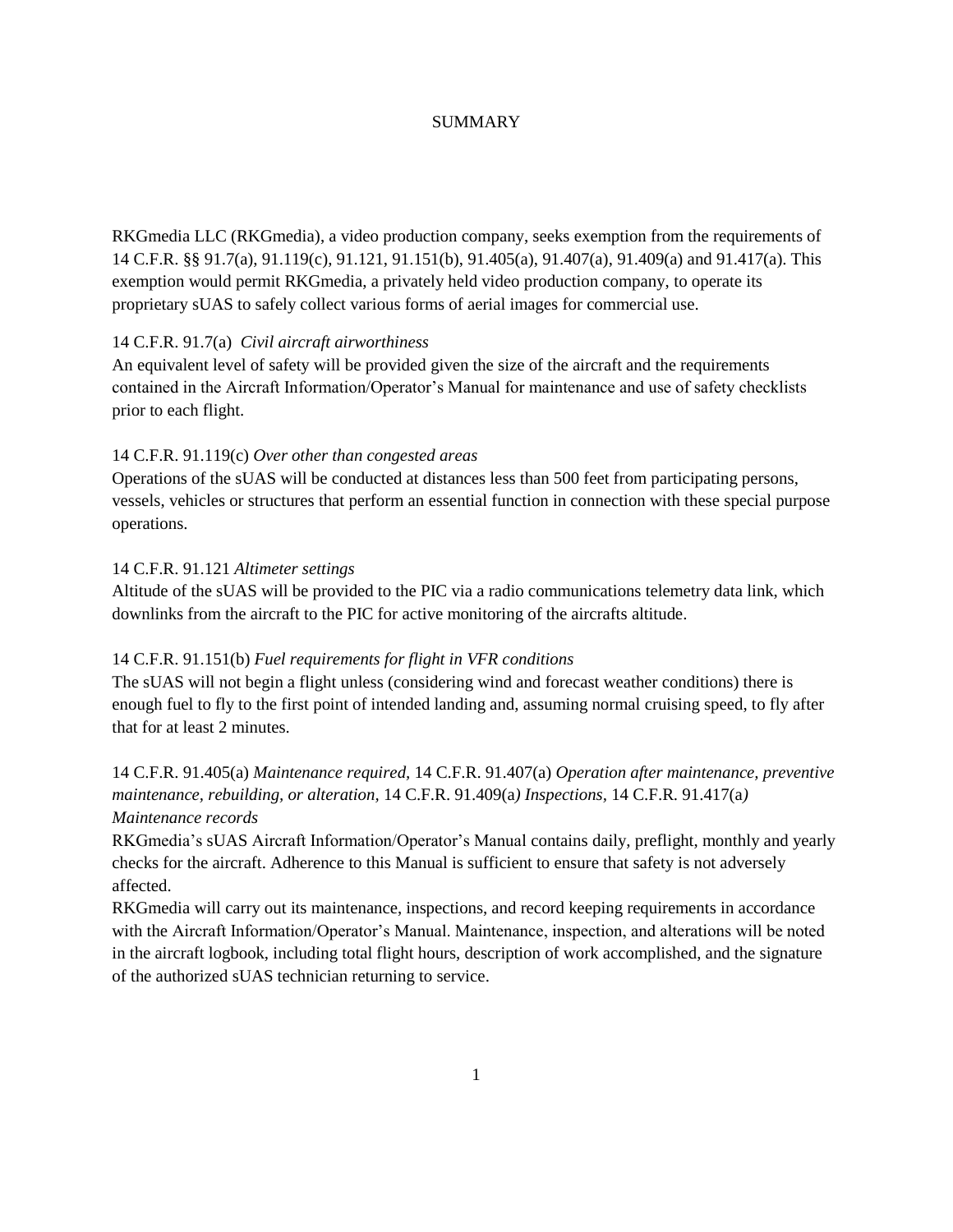#### INTRODUCTION AND INTERESTS OF PETITIONER

Pursuant to Section 333 of the FAA Modernization and Reform Act of 2012 (the "Reform Act") and 14 C.F.R. Part 11, RKGmedia, LLC. (RKGmedia), a video production company, hereby applies for an exemption from the listed Federal Aviation Regulations ("FARs") to allow commercial operation of its Small Unmanned Aircraft Systems (sUAS) for aerial imaging, so long as such operations are conducted within and under the conditions outlined herein or as may be established by the FAA as required by Section 333.

As detailed in this document and the attached proprietary Aircraft Information/Operator's Manual, the requested exemption would permit the operation of sUAS under controlled conditions in airspace that is 1) limited 2) predetermined 3) controlled as to access and 4) would provide safety enhancements to the collection of aerial media (photography, videography, infrared, etc.).

Approval of this exemption would thereby enhance safety and fulfill the Secretary of Transportation's (the FAA Administrator's) responsibilities to "…establish requirements for the safe operation of such aircraft systems in the national airspace system." Section 333(c) of the Reform Act.

Richard Gillette is the owner and operator of RKGmedia and will serve as PIC. He holds a Commercial Pilot Certificate with Airplane Single and Multiengine Land; Instrument Airplane ratings. His associate is David Schilling and will serve as safety coordinator as well as VLOS spotter. Mr. Schilling is a retired Wild Land Firefighter with Heli-crew certifications. He has extensive experience in the building, testing and operation of similar sUAS as a hobbyist. RKGmedia has experimented, tested, and built many sUAS in this category (in a non-commercial, hobbyist setting), followed industry advancements in safety and navigation, and employed this knowledge into the development of the Seahawk 1.2.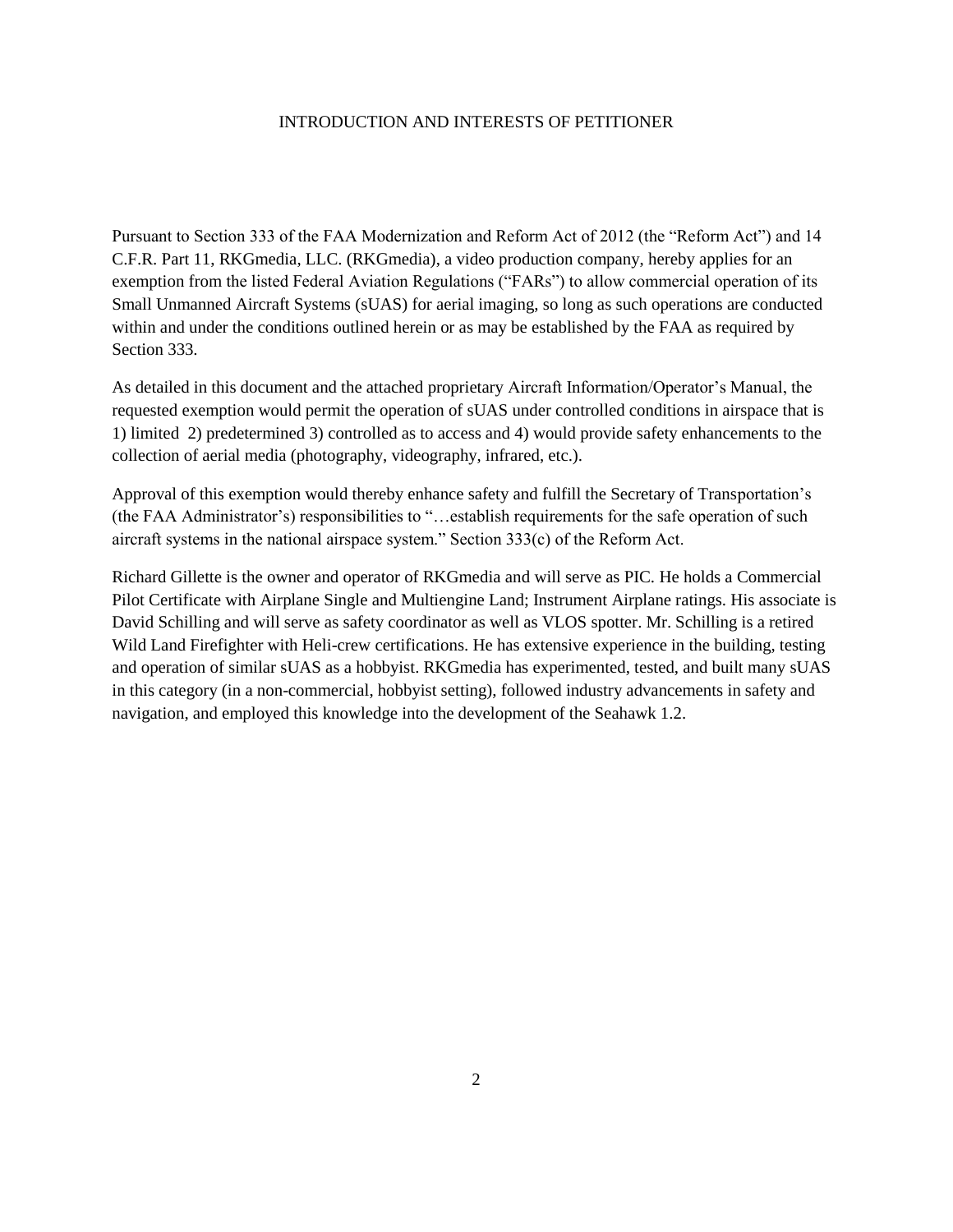### NAME AND ADDRESS OF PETITIONER

The name and address of the applicant is:

RKGmedia, LLC Attn: Richard Gillette 4 Marble Beach Rd. NW Gig Harbor, WA 98332 Tel: (253) 370-6451 Email: RKGmedia@comcast.net

## THE SPECIFIC SECTIONS OF 14 C.F.R. FROM WHICH RKGMEDIA SEEKS EXEMPTION

14 C.F.R. 91.7(a) 14 C.F.R. 91.119(c) 14 C.F.R. 91.121 14 C.F.R. 91.151(b) 14 C.F.R. 91.405(a) 14 C.F.R. 91.407(a) 14 C.F.R. 91.409(a) 14 C.F.R. 91.417(a)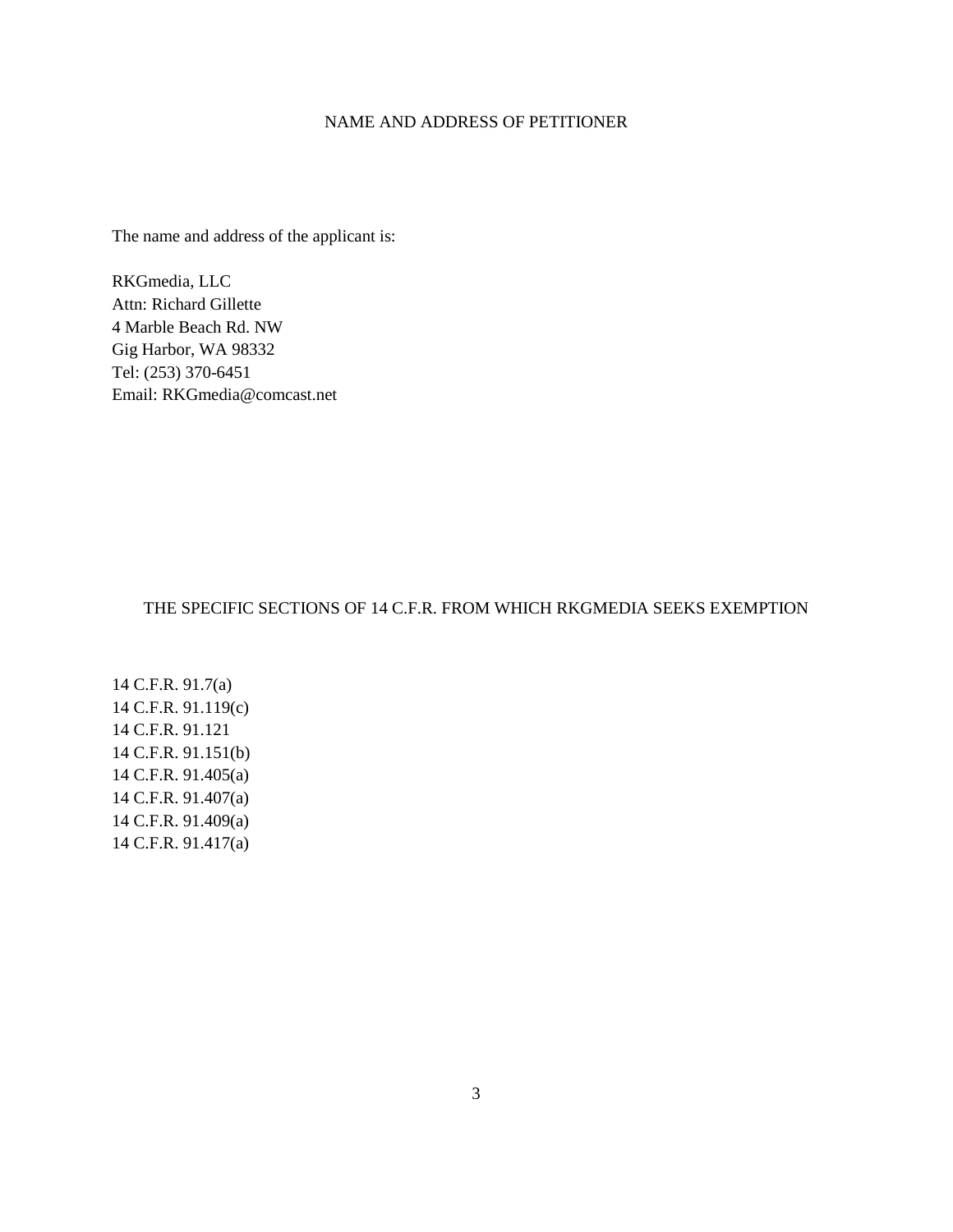### EXTENT OF RELIEF RKGMEDIA SEEKS AND THE REASON RKGMEDIA SEEKS THE RELIEF

#### 14 C.F.R. 91.7(a) *Civil aircraft airworthiness*

An equivalent level of safety will be provided given the size of the aircraft and the requirements contained in the Aircraft Information/Operator's Manual for maintenance and use of safety checklists prior to each flight.

#### 14 C.F.R. 91.119(c) *Over other than congested areas*

Operations of the sUAS will be conducted at distances less than 500 feet from participating persons, vessels, vehicles or structures that perform an essential function in connection with these special purpose operations.

#### 14 C.F.R. 91.121 *Altimeter settings*

Altitude of the sUAS will be provided to the PIC via a radio communications telemetry data link, which downlinks from the aircraft to the PIC for active monitoring of the aircrafts altitude.

#### 14 C.F.R. 91.151(b) *Fuel requirements for flight in VFR conditions*

The sUAS will not begin a flight unless (considering wind and forecast weather conditions) there is enough fuel to fly to the first point of intended landing and, assuming normal cruising speed, to fly after that for at least 2 minutes.

14 C.F.R. 91.405(a) *Maintenance required,* 14 C.F.R. 91.407(a) *Operation after maintenance, preventive maintenance, rebuilding, or alteration,* 14 C.F.R. 91.409(a) *Inspections,* 14 C.F.R. 91.417(a) *Maintenance records*

RKGmedia's sUAS Aircraft Information/Operator's Manual contains daily, preflight, monthly and yearly checks for the aircraft. Adherence to this Manual is sufficient to ensure that safety is not adversely affected.

RKGmedia will carry out its maintenance, inspections, and record keeping requirements in accordance with the Aircraft Information/Operator's Manual. Maintenance, inspection, and alterations will be noted in the aircraft logbook, including total flight hours, description of work accomplished, and the signature of the authorized sUAS technician returning to service.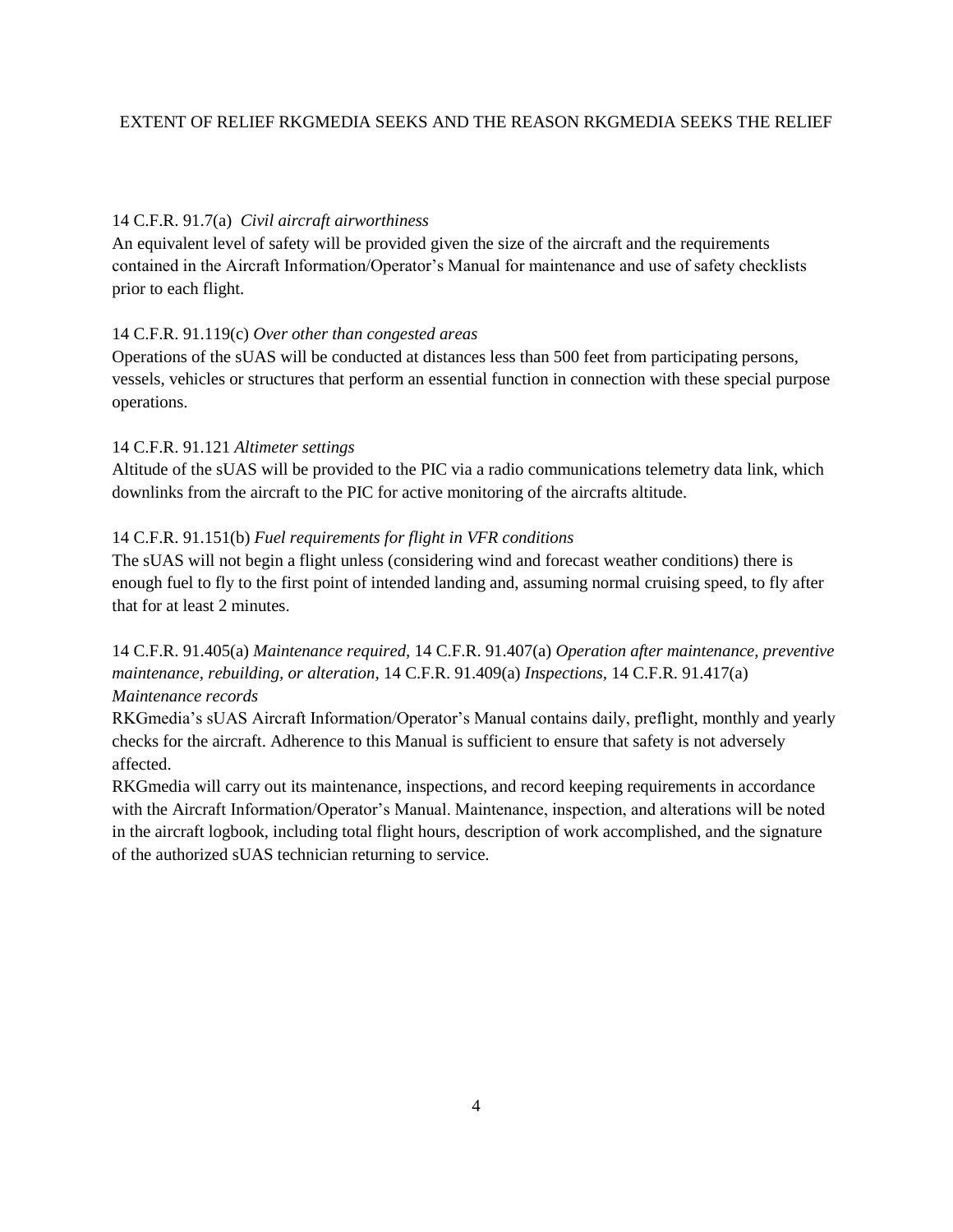RKGmedia supports its request with the following information, organized into three sections:

- 1) The unmanned aircraft system
- 2) The sUAS Pilot in Command (PIC)
- 3) The sUAS operating parameters
	- 1) The Unmanned Aircraft System:

The Unmanned Aircraft System that RKGmedia intends to use is a custom built proprietary sUAS, The Seahawk 1.2, (see included Aircraft Information/Operator's Manual) used primarily for aerial image acquisition.

The Seahawk 1.2 is a radio controlled, electric powered (battery), carbon fiber hexacopter measuring 36 inches wide by 18 inches tall with 12 inch props. It weighs 5lbs. empty, 9lbs 2oz with camera and battery and has a maximum takeoff weight of 10lbs. The on-board controller is a DJI Naza M V2. The aircraft carries a Panasonic GH4 camera or similar device, stabilized by a 3 axis gimbal. Communications between the PIC and the sUAS will be accomplished using a standard hand held R/C transmitter on the ground and a receiver on the sUAS. This system operates on a frequency of 2.4 Ghz which is permitted by the FCC. The transmitter/receiver uses telemetry to send certain data, such as altitude and battery levels, back to the PIC via the transmitter. Further details of the use and maintenance can be found in the attached Aircraft Information/Operator's Manual of the Seahawk 1.2. The sUAS it seeks to operate weighs no more than 10 pounds when fully loaded, operates under normal conditions, at speeds no greater than 50 knots, carries no explosive materials or flammable liquid fuels, operates exclusively within a secured area detailed in this application with no pilots or passengers on board. In the event of GPS or communication signal loss, the sUAS possesses the ability to return to a pre-determined location within the secured perimeter and land. The sUAS also can abort a flight in case of emergency, facilitated in part by an on-board parachute that can be deployed in the event of motor loss or other emergency. Parachute deployment deactivates the aircraft's motors and enables the vehicle to float to the ground.

RKGmedia will perform maintenance by following procedures outlined in the Aircraft Information/Operator's Manual. The Aircraft Information/Operator's Manual prescribes required maintenance and requires the operator to keep a log pertaining to each flight. RKGmedia notes that because of the aircraft's limited size, payload, and operational constraints, immediate landings can be performed in case of mechanical issues.

Given the size and weight of the sUAS, the fact that it has a limited range (20 min. max battery), carries no flammable fuel, carries no crew or passengers and employs redundant fail safe features, RKGmedia believes it can be operated within the NAS with minimal risk to persons and property in the air and on the ground.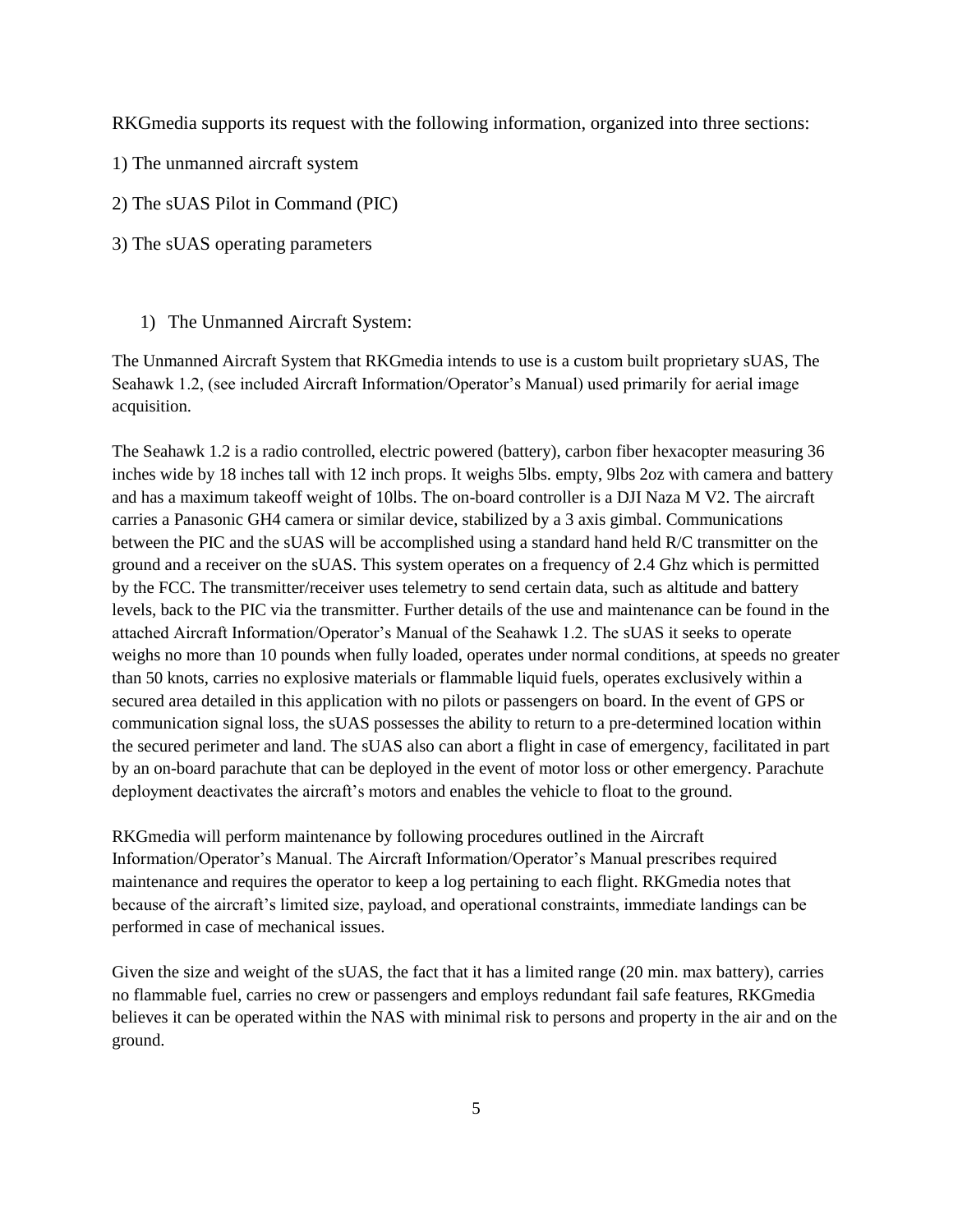## 2) The sUAS Pilot in Command (PIC):

RKGmedia proposes that, lacking any current sUAS PIC licensing procedures, the operator of its sUAS should hold at least a FAA Commercial Pilot Certificate and a second-class airman medical certificate. The PIC must also meet the flight review requirements specified in 14 CFR 61.56 in an aircraft in which the PIC is rated on his or her pilot certificate.

Richard Gillette is the owner and operator of RKGmedia and will serve as PIC. He holds a Commercial Pilot Certificate with Airplane Single and Multiengine Land; Instrument Airplane ratings. His associate is David Schilling and will serve as safety coordinator as well as VLOS spotter. Mr. Schilling is a retired Wild Land Firefighter with Heli-crew certifications. He has extensive experience in the building, testing and operation of similar sUAS as a hobbyist. RKGmedia has experimented, tested, and built many sUAS in this category (in a non-commercial, hobbyist setting), followed industry advancements in safety and navigation, and employed this knowledge into the development of the Seahawk 1.2.

Anyone else that would be acting as PIC of RKGmedia's Seahawk 1.2 would first have to demonstrate to Richard Gillette that he or she has met the qualifications outlined above and is capable to safely act as PIC of the sUAS.

3) The sUAS Operating Parameters:

Operations authorized by this grant of exemption would be limited to RKGmedia's proprietary sUAS, the Seahawk 1.2, as described in the Aircraft Information/Operator's Manual, which is included in this petition.

The sUAS will not be flown at an indicated airspeed exceeding 50 knots.

The sUAS will be operated at an altitude of no more than 400 feet above ground level (AGL), as indicated by the procedures specified in the Aircraft Information/Operator's Manual. All altitudes reported to ATC will be in feet AGL.

The sUAS will be operated within visual line of sight (VLOS) of the PIC at all times.

All operations will utilize a visual observer (VO). The VO and PIC will be able to communicate verbally at all times. The PIC will be designated before the flight and cannot transfer his or her designation for the duration of the flight. The PIC will ensure that the VO can perform the functions prescribed in the Aircraft Information/Operator's Manual.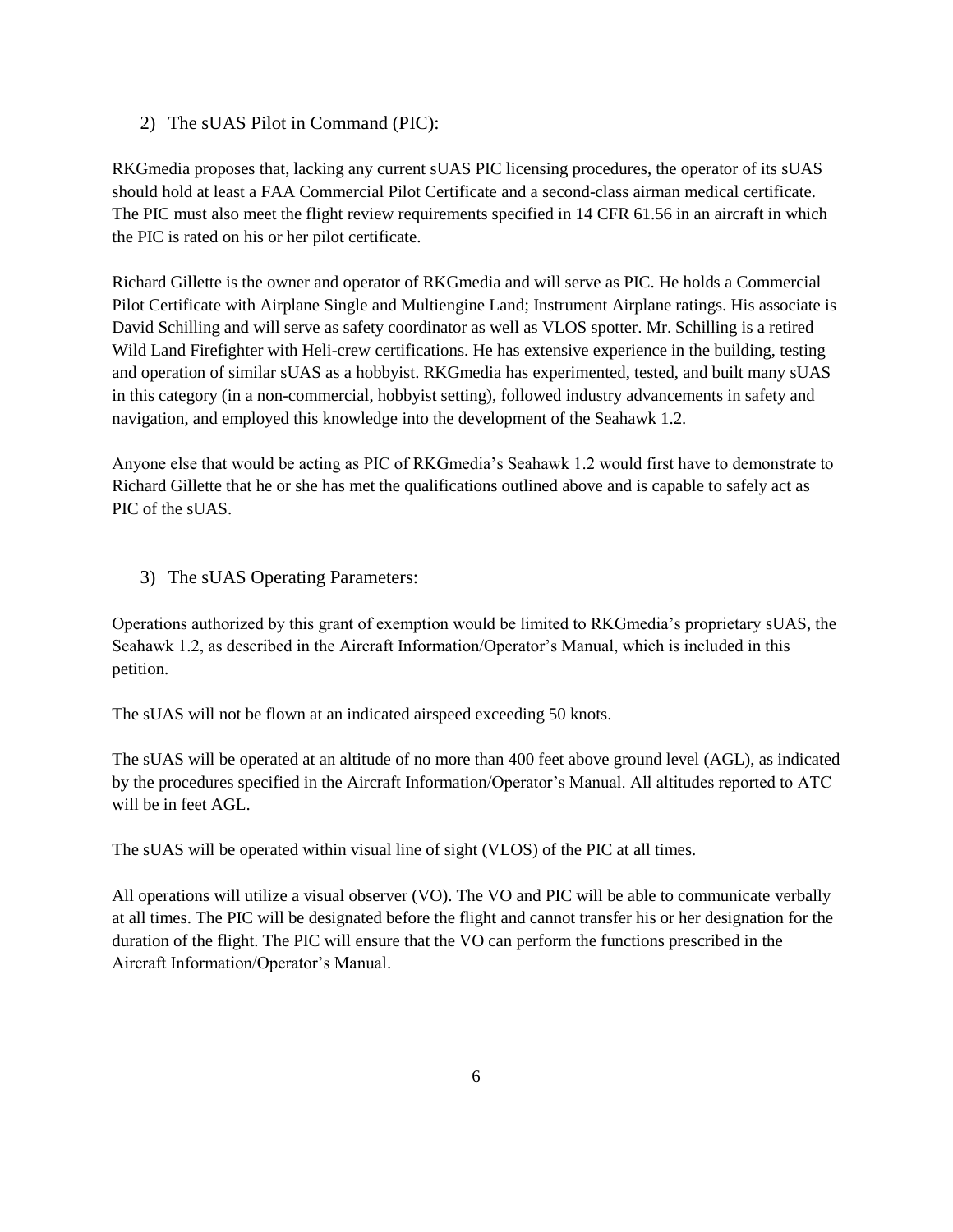Prior to each flight the PIC will inspect the sUAS to ensure it is in a condition for safe flight. If the inspection reveals a condition that affects the safe operation of the sUAS, the aircraft will be taken out of service until the necessary maintenance has been performed and the sUAS is found to be in a condition for safe flight. The Ground Control Station will be included in the preflight inspection. All maintenance and alterations will be properly documented in the aircraft records.

If the sUAS has undergone maintenance or alterations that affect the sUAS operation or flight characteristics, it will undergo a functional test flight in accordance with the Aircraft Information/Operator's Manual. The PIC who conducts the functional test flight will make an entry in the sUAS aircraft records of the flight.

RKGmedia will carry out its maintenance, inspections, and record keeping requirements in accordance with the Aircraft Information/Operator's Manual. Maintenance, inspection, and alterations will be noted in the aircraft logbook, including total flight hours, description of work accomplished, and the signature of the authorized Seahawk 1.2 technician returning the Seahawk 1.2 to service.

RKGmedia Seahawk 1.2 maintenance personnel will make a record entry in the sUAS logbook or equivalent document of the corrective action taken against discrepancies discovered between inspections.

The PIC will possess at least a FAA Commercial Pilot Certificate and a second-class airman medical certificate. The PIC will also meet the flight review requirements specified in 14 CFR 61.56 in an aircraft in which the PIC is rated on his or her pilot certificate.

If the sUAS loses communications or loses its GPS signal, the sUAS will return to a pre-determined location within the private or controlled-access property and land or be recovered in accordance with the Aircraft Information/Operator's Manual.

The PIC will abort the flight in the event of unpredicted obstacles or emergencies in accordance with the Aircraft Information/Operator's Manual.

The PIC will not begin a flight unless (considering wind and forecast weather conditions) there is enough power to fly to the first point of intended landing and, assuming normal cruising speed, to fly after that for at least 2 minutes.

Before conducting operations, the radio frequency spectrum used for operation and control of the sUAS will comply with the Federal Communications Commission (FCC) or other appropriate government oversight agency requirements.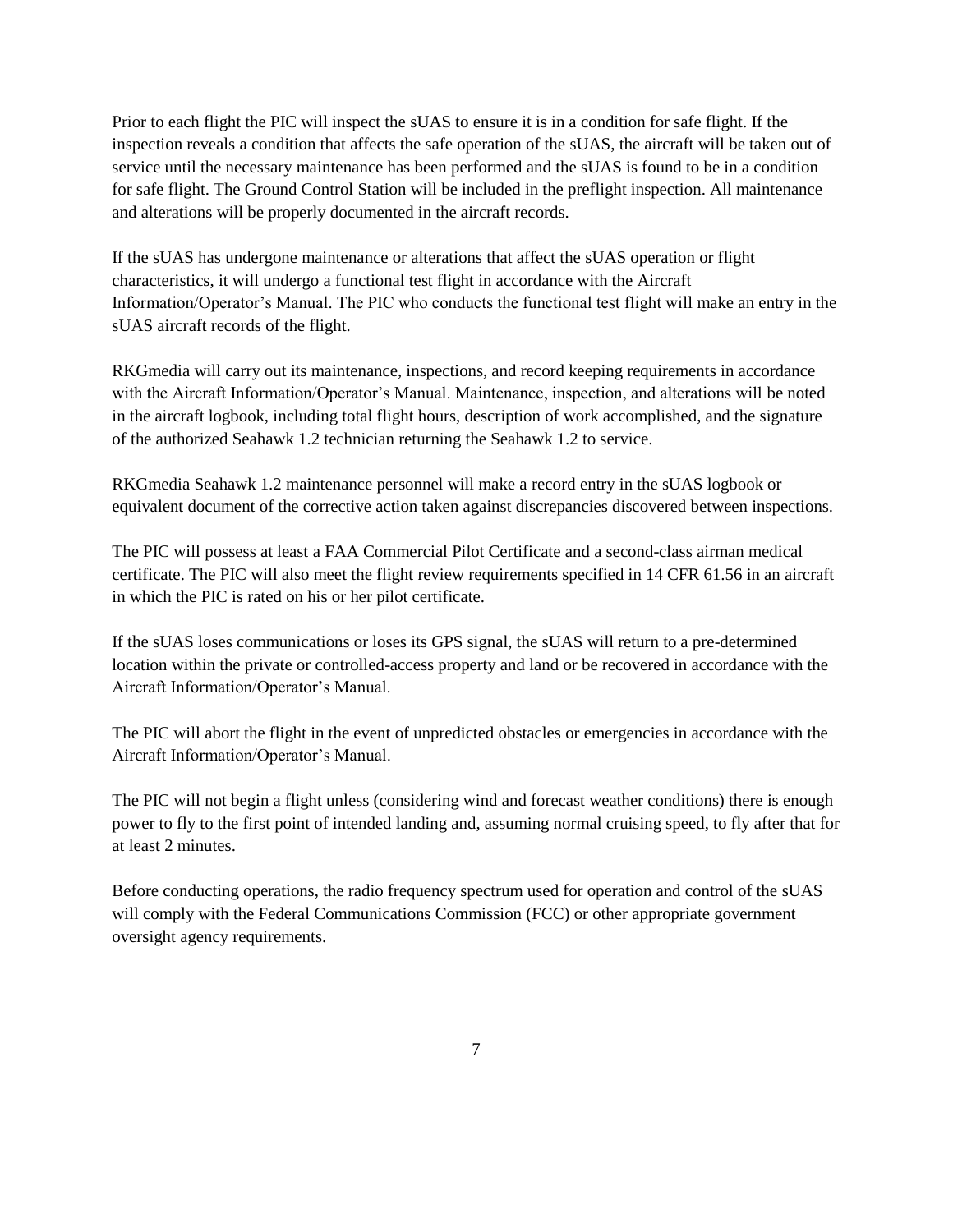The documents required under 14 CFR 91.9 and 91.203 will be available to the PIC at the Ground Control Station of the sUAS any time the aircraft is operating. These documents will be made available to the Administrator or any law enforcement official upon request.

The sUAS will remain clear and yield the right of way to all other manned operations and activities at all times (including, but not limited to, ultralight vehicles, parachute activities, parasailing activities, hang gliders, etc.).

sUAS operations will not be conducted during night, as defined in 14 CFR 1.1.

All operations will be conducted in Class G airspace.

All operations will be conducted under visual meteorological conditions (VMC). The sUAS will not be operated less than 500 feet below or less than 2,000 feet horizontally from a cloud or when visibility is less than 3 statute miles from the PIC.

During operations in Class G airspace, the sUAS will not operate within 5 nautical miles of the geographic center of an airport as denoted on a current FAA-published aeronautical chart unless a letter of agreement with that airport's management is obtained, and the operation is conducted in accordance with a NOTAM as required by the operator's COA. The letter of agreement with the airport management will be made available to the Administrator upon request.

The sUAS will not be operated over congested or densely populated areas.

Operation of the sUAS will be conducted at least 500 feet from all nonparticipating persons, vessels, vehicles, and structures.

Operations of the sUAS may be conducted at distances less than 500 feet from participating persons, vessels, vehicles or structures that perform an essential function in connection with these special purpose operations.

Operations of the sUAS may be conducted at distances less than 500 feet from unoccupied vessels, vehicles or structures owned by the land owner/controller when the land owner/controller grants such permission and the PIC makes a safety assessment of the risk from operations closer to these objects.

All operations will be conducted over private or controlled-access property with permission from the land owner/controller or authorized representative. Permission from land owner/controller or authorized representative will be obtained for each flight to be conducted.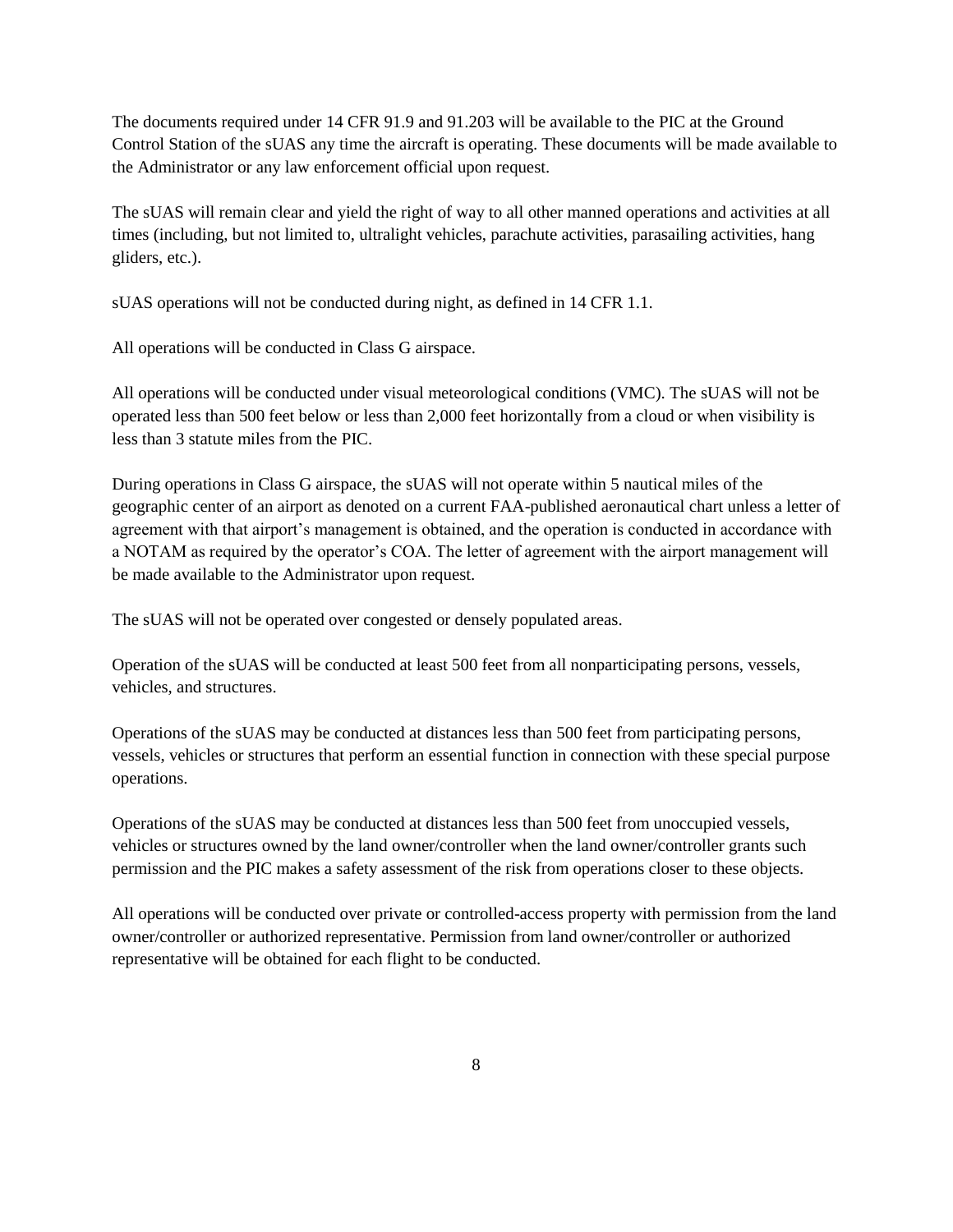### REASONS WHY GRANTING RKGMEDIA'S REQUEST WOULD BE IN THE PUBLIC INTEREST

RKGmedia submits this Petition to perform commercial operations using its sUAS for aerial image acquisition.

Our clients will be privately owned businesses such as those in the motion picture/television industry, agriculture, inspection and construction. Also benefitting will be government entities such as The Washington State Departments of Transportation, Fish and Wildlife, and Natural Resources. We will be assisting with the planning of freeway projects, traffic flow conceptual presentations, search and rescue, and fire prevention. Other fields of great potential lie in scientific research, wildlife monitoring, forestry, and the oil and gas industries.

The risk to life and property in the air and on the ground, which is usually associated with traditional manned aircraft flight operations, will be substantially reduced or completely eliminated. Aside from the lack of aircrew members located onboard the aircraft, the sUAS, with its small size and weight, has less physical potential for collateral damage to life and property on the ground, and in the air, compared to the manned aircraft that typically conduct aerial acquisitions (weighing approximately 6,500 pounds with a wingspan of approximately 40 feet, a length of 34 feet, and a fuel capacity of 180 gallons).

These public and private entities will perform their jobs safer and at a lower economic cost than previously. This will in turn lower prices for consumers and conserve resources for the taxpayer, the general public.

### REASONS WHY GRANTING THE EXEMPTION WOULD NOT ADVERSELY AFFECT SAFETY

Many of the same reasons that this exemption would be in the public interest apply to why it would not adversely affect safety. As previously stated, the risk to life and property in the air and on the ground, which is usually associated with traditional manned aircraft flight operations, will be substantially reduced or completely eliminated. Aside from the lack of aircrew members located onboard the aircraft, the sUAS, with its small size and weight, has less physical potential for collateral damage to life and property on the ground, and in the air, compared to the manned aircraft that typically conduct aerial acquisitions (weighing approximately 6,500 pounds with a wingspan of approximately 40 feet, a length of 34 feet, and a fuel capacity of 180 gallons).

Properly using sUAS to perform the tasks outlined above would be safer than traditional methods.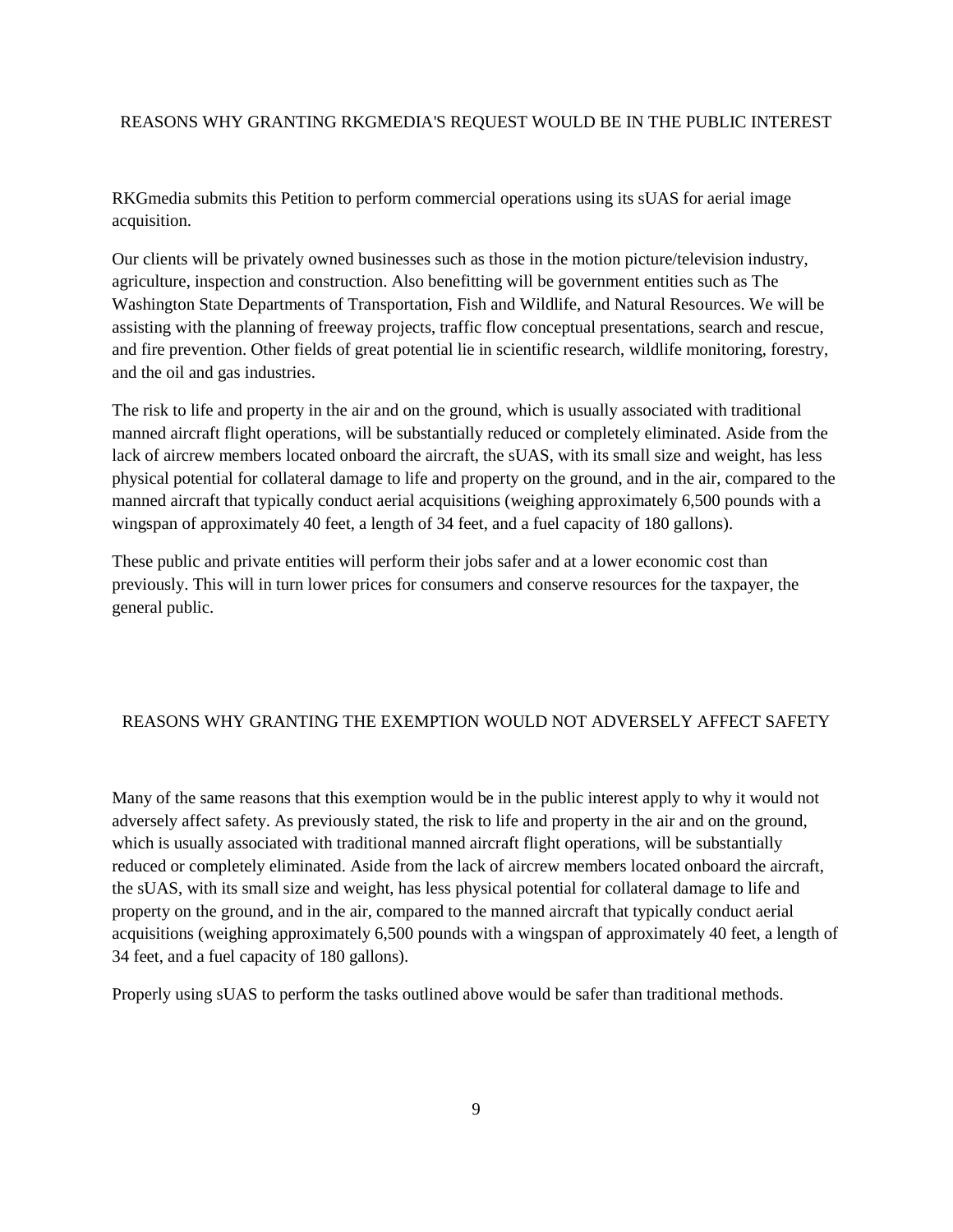### SUMMARY THAT CAN BE PUBLISHED IN THE FEDERAL REGISTER

RKGmedia LLC (RKGmedia), a video production company, seeks exemption from the requirements of 14 C.F.R. §§ 91.7(a), 91.119(c), 91.121, 91.151(b), 91.405(a), 91.407(a), 91.409(a) and 91.417(a). This exemption would permit RKGmedia to operate its proprietary sUAS to safely collect various forms of aerial images for commercial use.

#### 14 C.F.R. 91.7(a) *Civil aircraft airworthiness*

An equivalent level of safety will be provided given the size of the aircraft and the requirements contained in the Aircraft Information/Operator's Manual for maintenance and use of safety checklists prior to each flight.

#### 14 C.F.R. 91.119(c) *Over other than congested areas*

Operations of the sUAS will be conducted at distances less than 500 feet from participating persons, vessels, vehicles or structures that perform an essential function in connection with these special purpose operations.

#### 14 C.F.R. 91.121 *Altimeter settings*

Altitude of the sUAS will be provided to the PIC via a radio communications telemetry data link, which downlinks from the aircraft to the PIC for active monitoring of the aircrafts altitude.

#### 14 C.F.R. 91.151(b) *Fuel requirements for flight in VFR conditions*

The sUAS will not begin a flight unless (considering wind and forecast weather conditions) there is enough fuel to fly to the first point of intended landing and, assuming normal cruising speed, to fly after that for at least 2 minutes.

14 C.F.R. 91.405(a) *Maintenance required,* 14 C.F.R. 91.407(a) *Operation after maintenance, preventive maintenance, rebuilding, or alteration,* 14 C.F.R. 91.409(a*) Inspections,* 14 C.F.R. 91.417(a*) Maintenance records*

RKGmedia's sUAS Aircraft Information/Operator's Manual contains daily, preflight, monthly and yearly checks for the aircraft. Adherence to this Manual is sufficient to ensure that safety is not adversely affected.

RKGmedia will carry out its maintenance, inspections, and record keeping requirements in accordance with the Aircraft Information/Operator's Manual. Maintenance, inspection, and alterations will be noted in the aircraft logbook, including total flight hours, description of work accomplished, and the signature of the authorized sUAS technician returning to service.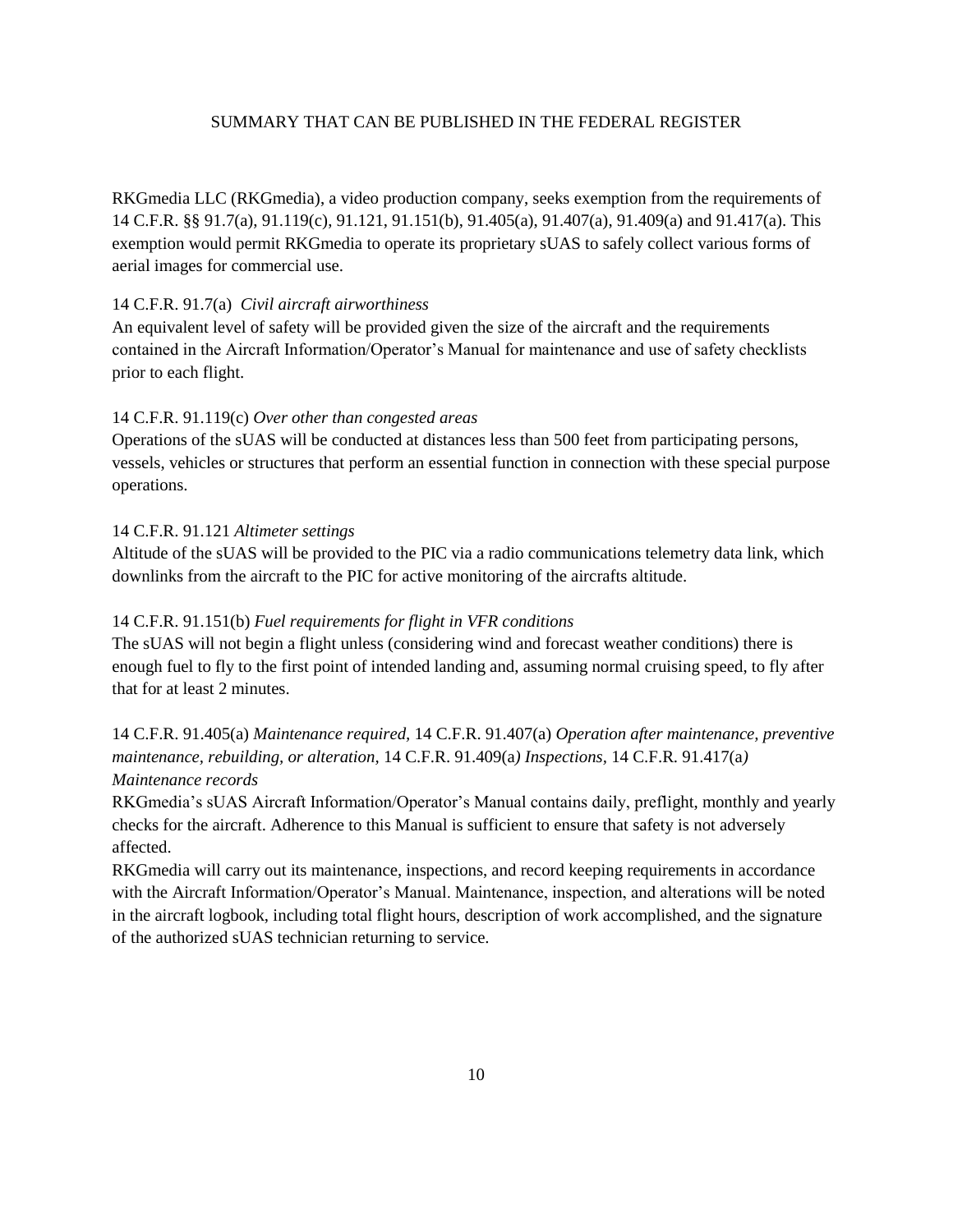## ANY ADDITIONAL INFORMATION, VIEWS, OR ARGUMENTS AVAILABLE TO SUPPORT RKGMEDIA'S REQUEST

The following statement from The Washington State Department of Transportation is included in this application.

To whom it may concern,

My name is Kurt Stiles. I am the Visual Communications Program Manager of the Visual Engineering Resource Group (VERG), GeoMetrix division of Washington State Department of Transportation (WSDOT). VERG provides clear and effective communication of project & program development, design and delivery issues through various forms of visual media.

We are very interested in using sUAS to supplement our aerial photography and video production. Currently we use full size piloted helicopters when capturing footage. I believe that by using sUAS, we will be able to gain unique, elevated visual perspectives that are impossible for full size helicopters to obtain. Also, by using sUAS, there will be far less personal risk and greatly reduced utilization costs. Lastly, using sUAS vehicles will strategically enhance visual analysis of damaged infrastructure during emergency situations – a work responsibility of VERG.

We look forward to working with RKGMedia and this emerging technology and aiding in its integration into our National Airspace System.

Sincerely,

Kurt Stiles

#### **CONCLUSION**

As set forth above, RKGmedia seeks an exemption pursuant to 14 C.F.R. § 11.61 and Section 333 of the FAA Modernization and Reform Act of 2012, which will permit safe operation of its sUAS commercially, for the special purpose of conducting aerial acquisitions. By granting this Petition, the FAA Administrator will be fulfilling the Congressional mandate of the FAA Modernization and Reform Act of 2012, while also advancing the interests of the public, by allowing RKGmedia to safely, efficiently, and economically operate its sUAS commercially within the NAS.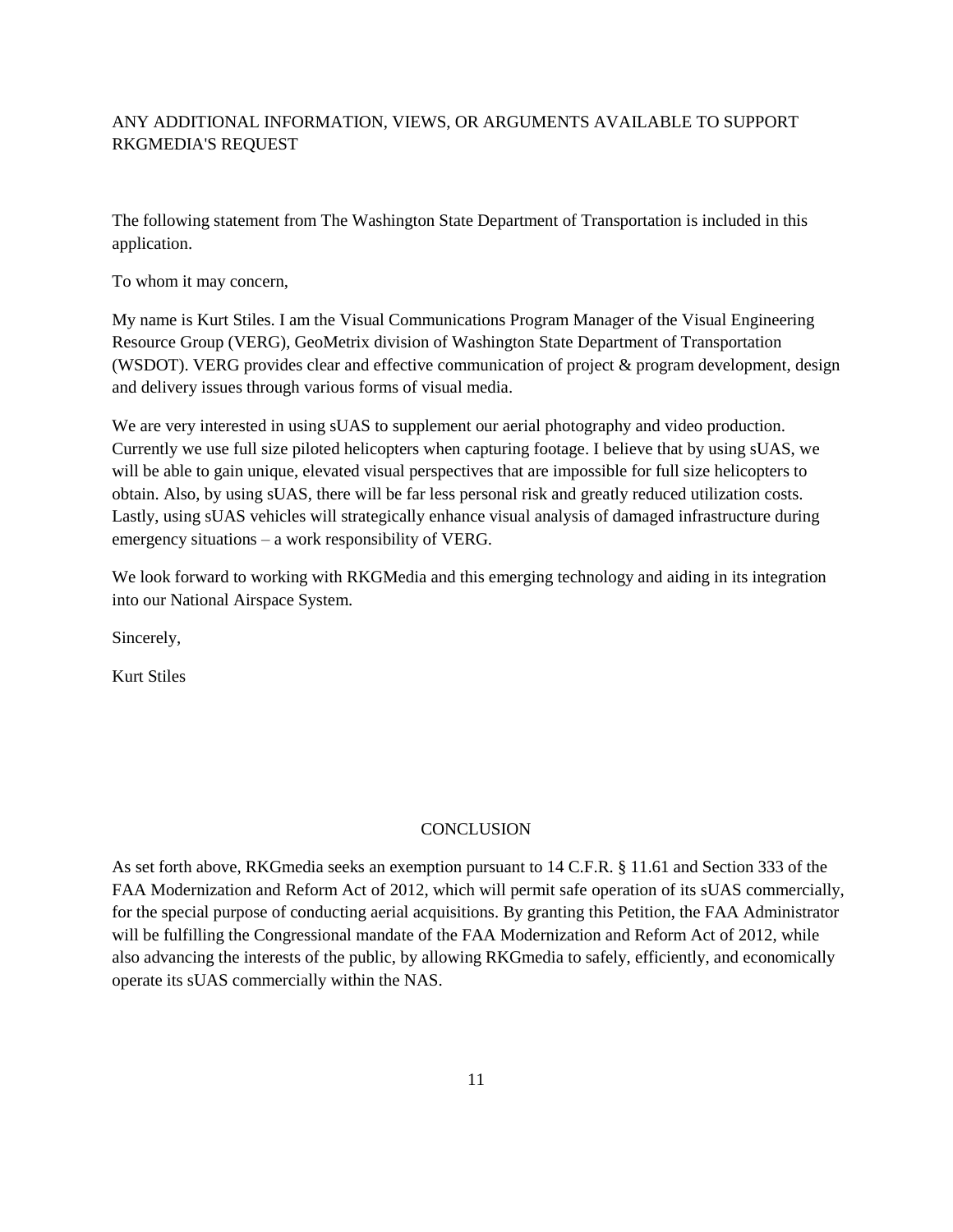## **4) Public Interest:**

RKGmedia submits this Petition to perform commercial operations using sUAS for aerial image acquisition.

Our clients will be privately owned businesses such as those in the motion picture/television industry, agriculture, inspection and construction. Also benefitting will be government entities such as The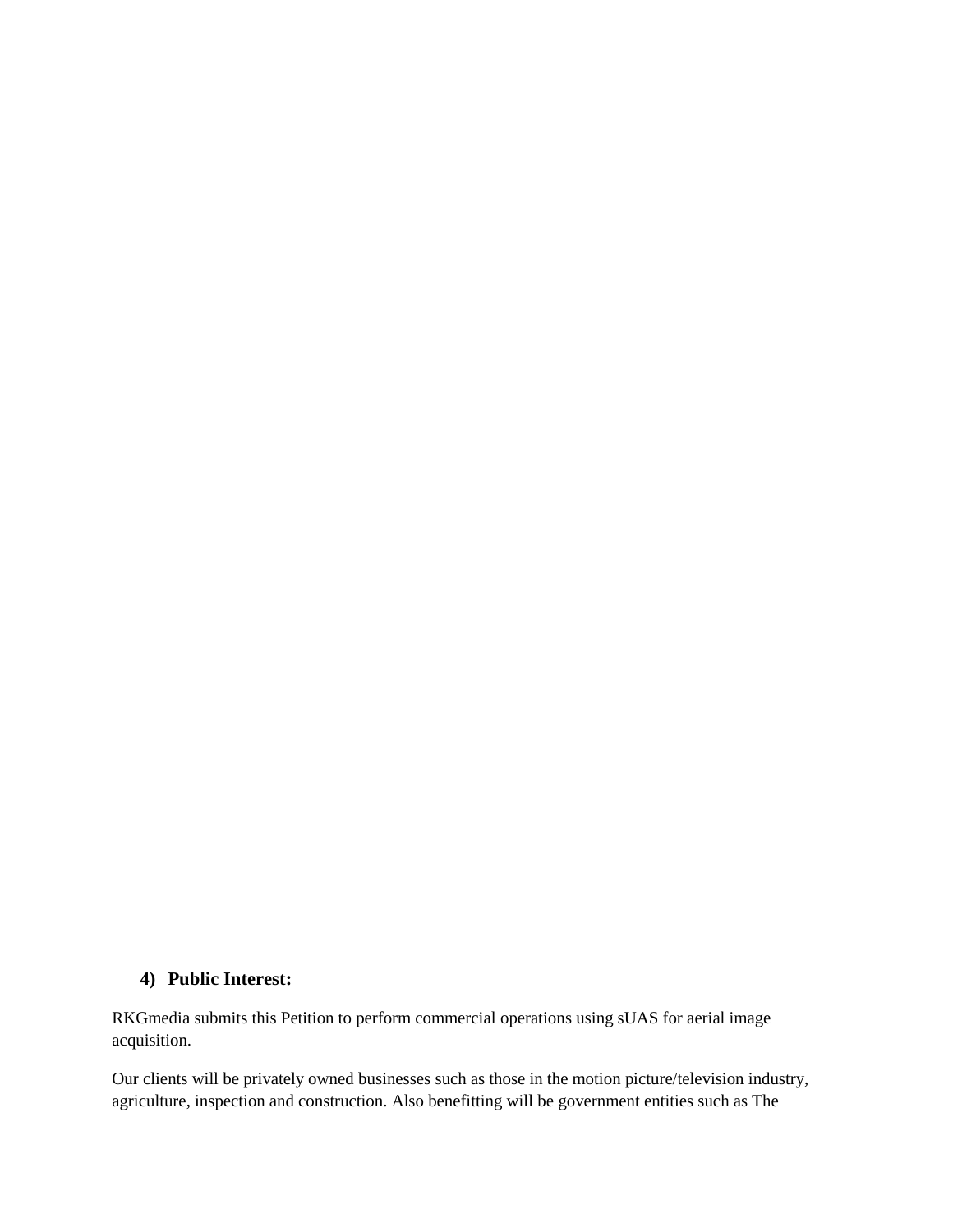Washington State Departments of Transportation, Fish and Wildlife, and Natural Resources. We will be assisting with the planning of freeway projects, traffic flow conceptual presentations, search and rescue, and fire prevention. Other fields of great potential lie in scientific research, wildlife monitoring, forestry, and the oil and gas industries.

The risk to life and property in the air and on the ground, which is usually associated with traditional manned aircraft flight operations, will be substantially reduced or completely eliminated. Aside from the lack of aircrew members located onboard the aircraft, the sUAS, with its small size and weight, has less physical potential for collateral damage to life and property on the ground, and in the air, compared to the manned aircraft that typically conduct aerial acquisitions (weighing approximately 6,500 pounds with a wingspan of approximately 40 feet, a length of 34 feet, and a fuel capacity of 180 gallons).

These public and private entities will perform their jobs safer and at a lower economic cost than previously. This will in turn lower prices for consumers and conserve resources for the taxpayer, the general public.

Given the clear direction in Public Law 112–95 § 333, the strong equivalent level of safety surrounding the proposed operations, and the significant public benefit, including enhanced safety and economic adva Section 91.7(a) prescribes that no person may operate a civil aircraft unless it is in an airworthy condition.

Section 91.119 prescribes that, except when necessary for takeoff or landing, no person may operate an aircraft below the following altitudes:

- (a) *Anywhere.* An altitude allowing, if a power unit fails, an emergency landing without undue hazard to persons or property on the surface.
- (b) *Over congested areas*. Over any congested area of a city, town, or settlement, or over any open-air assembly of persons, an altitude of 1,000 feet above the highest obstacle within a horizontal radius of 2,000 feet of the aircraft.
- (c) *Over other than congested areas*. An altitude of 500 feet above the surface, except over open water or sparsely populated areas. In those cases, the aircraft may not be operated closer than 500 feet to any person, vessel, vehicle, or structure.
- (d) *Helicopters, powered parachutes, and weight-shift-control aircraft*. If the operation is conducted without hazard to persons or property on the surface—

(1) A helicopter may be operated at less than the minimums prescribed in paragraph (b) or paragraph (c) of this section, provided each person operating the helicopter complies with any routes or altitudes specifically prescribed for helicopters by the FAA; and (2) A powered parachute or weight-shift-control aircraft may be operated at less than the minimums prescribed in paragraph (c) of this section.

Section 91.121 prescribes, in pertinent part, each person operating an aircraft to maintain cruising altitude by reference to an altimeter that is set "to the elevation of the departure airport or an appropriate altimeter setting available before departure."

Section 91.151 Fuel requirements for flight in VFR conditions.

(a) No person may begin a flight in an airplane under VFR conditions unless (considering wind and forecast weather conditions) there is enough fuel to fly to the first point of intended landing and, assuming normal cruising speed—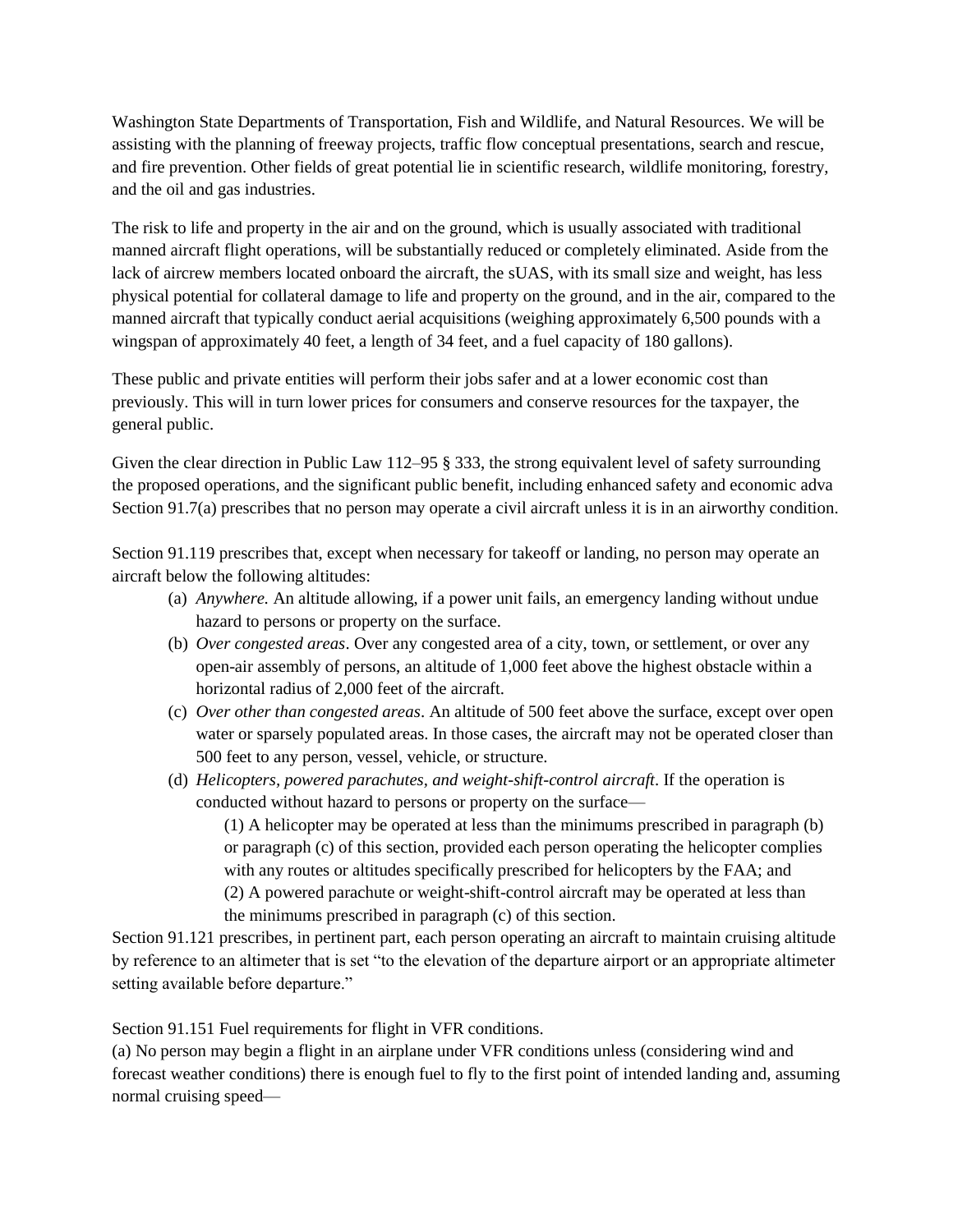- (1) During the day, to fly after that for at least 30 minutes; or
- (2) At night, to fly after that for at least 45 minutes.

Section 91.405(a) requires that an aircraft operator or owner shall have that aircraft inspected as prescribed in subpart E of the same part and shall, between required inspections, except as provided in paragraph (c) of the same section, have discrepancies repaired as prescribed in part 43 of the chapter.

Section 91.407(a)(1) prescribes that no person may operate any aircraft that has undergone maintenance, preventive maintenance, rebuilding, or alteration unless it has been approved for return to service by a person authorized under § 43.7 of this chapter.

Section 91.409(a) prescribes that no person may operate an aircraft unless, within the preceding 12 calendar months, it has had—

(1) An annual inspection in accordance with part 43 of this chapter and has been approved for return to service by a person authorized by §43.7 of this chapter; or

(2) An inspection for the issuance of an airworthiness certificate in accordance with part 21 of this chapter.

Section 91.417(a) and (b) prescribe, in pertinent part, that—

(a) Each registered owner or operator shall keep the following records for the periods specified in paragraph (b) of this section:

(1) Records of the maintenance, preventive maintenance, and alteration and records of the 100-hour, annual, progressive, and other required or approved inspections, as appropriate, for each aircraft (including the airframe) and each engine, propeller, rotor, and appliance of an aircraft. The records must include—

(i) A description (or reference to data acceptable to the Administrator) of the work performed; and

(ii) The date of completion of the work performed; and

(iii) The signature and certificate number of the person approving the aircraft for return to service. (2) Records containing the following information:

(i) The total time in service of the airframe, each engine, each propeller, and each rotor.

(ii) The current status of life-limited parts of each airframe, engine, propeller, rotor, and appliance.

(iii) The time since last overhaul of all items installed on the aircraft that are required to be overhauled on a specified time basis.

(iv) The current inspection status of the aircraft, including the time since the last inspection required by the inspection program under which the aircraft and its appliances are maintained.

(v) The current status of applicable airworthiness directives (AD) and safety directives including, for each, the method of compliance, the AD or safety directive number and revision date. If the AD or safety directive involves recurring action, the time and date when the next action is required.

(vi) Copies of the forms prescribed by § 43.9(d) for each major alteration to the airframe and currently installed engines, rotors, propellers, and appliances.

(b) The owner or operator shall retain the following records for the periods prescribed:

(1) The records specified in paragraph (a)(1) of this section shall be retained until the work is repeated or superseded by other work or for 1 year after the work is performed.